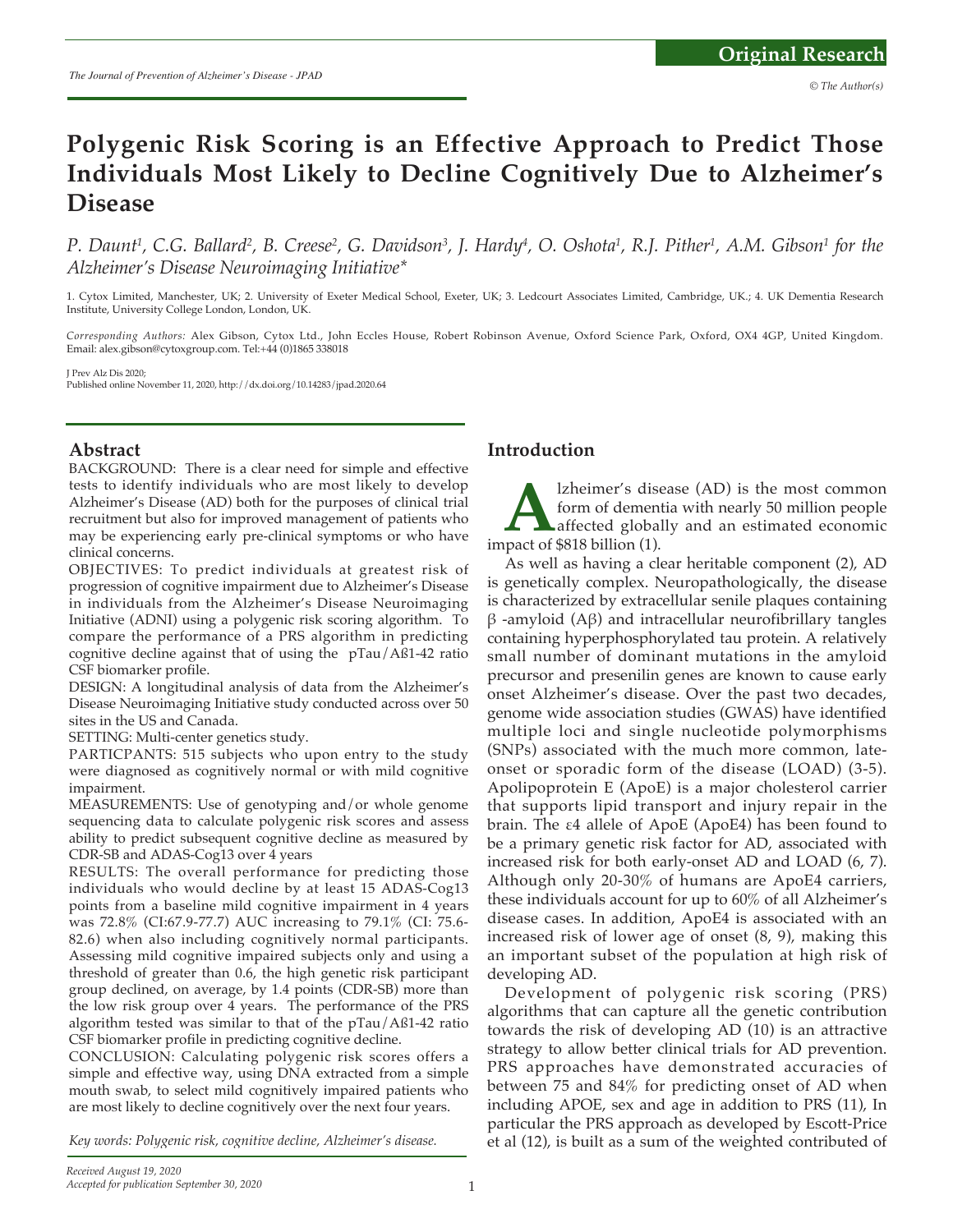10,000s of SNPs where the weights are the β-coefficients of each SNP association with the disease. In contrast to other PRS algorithms, where fewer SNPs have been used (for example just 31 SNPs (13)) this approach includes SNPs that are not considered as having genome wide significance in GWAS studies. However, inclusion of this vastly increased number of variants which alone carry sub-threshold significance provides an additive contribution to the overall performance that may be substantive and also reduce risk that performance is not lost when being applied across different cohorts.

Until now the analyses performed using this particular approach have been carried out to predict those individuals diagnosed with AD or MCI (14) versus those who are cognitively normal, though PRS algorithms have been used to look at a variety of AD pathology and risk by Altmann et al (15). Here we look to see how the PRS performs in predicting those individuals most likely to decline cognitively independent of whether they have cognitive impairment on entry or not.

Currently, the most frequently used approach to enrich clinical trial recruitment with participants who have increased likelihood of progressive cognitive and functional decline has been to focus on identifying individuals who are positive for amyloid biomarkers. In addition, measurement of tau in CSF often with amyloid levels, is increasing in use. We therefore also compare the ability to predict decline using PRS against that of using CSF tau and amyloid measurements.

## **Methods**

Data used in the preparation of this article were obtained from the Alzheimer's Disease Neuroimaging Initiative (ADNI) database (adni.loni.usc.edu). The ADNI was launched in 2003 as a public-private partnership, led by Principal Investigator Michael W. Weiner, MD. The primary goal of ADNI has been to test whether serial magnetic resonance imaging (MRI), positron emission tomography (PET), other biological markers, and clinical and neuropsychological assessment can be combined to measure the progression of mild cognitive impairment (MCI) and early Alzheimer's disease (AD).

# *Sample Description*

ADNI is an on-going longitudinal study that has been established to develop methods for early detection of AD and subsequent monitoring of disease trajectory using clinical, imaging and genetic data (16). Data for this analysis was collected from 515 participants, who entered the study with a diagnosis of Mild Cognitive Impairment or considered cognitively normal. In addition, 47 individuals diagnosed with AD were used to check the algorithm was performing as expected to differentiate AD cases from cognitively normal controls. All participants in addition to having suitable genetic

data available had at least 4 years' worth of follow up cognitive testing and imaging scans. Upon entry into the study 199 individuals were cognitively normal and 316 diagnosed as MCI. The average age of the total group was 73.2 years, with the CN group being on average approximately 3 years older than those diagnosed with MCI (75.1y and 72.0 y respectively). ADAS-Cog13 scores for cognitively normal and MCI groups upon entry were 9.0 and 14.9 respectively and at the 4 year assessment the average scores obtained were 9.6 and 19.8, clearly showing that on average the MCI group continued to decline compared with little change in the average score of the CN group. CSF biomarker data were not available for all participants, so analyses performed to compare PRS with biomarker (tau and amyloid) as a predictor for subsequent cognitive decline were carried out on 290 MCI subjects. Table 1a shows the classification of the ADNI dataset at baseline and changes to cognitive performance as measured by ADAS-Cog13 after 4 years. Similarly, Table 1b describes the sub-group that also had CSF biomarker data available.

## *Genotyping Procedures and Quality Control*

The ADNI samples were genotyped using with Whole Genome Sequencing and/or the Illumina Omni 2.5M BeadChip array. Quality control checks were performed using PLINK software (www.cog-genomics.org/ plink/2.0/) (17). Checks included exclusion of SNPs with missingness greater than 0.02, minor allele frequency of less than 0.01 and SNPs with Hardy-Weinberg equilibrium p-value less than 1 x 10-6 were also excluded. After such checks 8,990,292 SNPs were left for analysis of which approximately 114,000 were used as part of the polygenic risk scoring algorithm.

# *Calculation of Polygenic Risk Scores*

A specifically built, proprietary software called SNPfitR was used for all subsequent PRS calculations. The PRS calculations are based on a pre-determined logistic regression model based on the modelling of the association between the incidences of variants within a large panel of SNPs with a known links to AD to the presence of the disease in a substantial cohort of subjects (Escott-Price et al<sup>12</sup>). Subject age, gender and presence of both APOE4 and APOE2 proteins are included as covariates. The software calculates the normalised sum of the individual scores weighted by their effect sizes for each SNP, adds the values for the covariates and derives the predicted risk from the model equation.

Effect sizes were determined from the IGAP study. The score contribution from SNPs with missing values were imputed based on the population frequency of the effect allele for that SNP.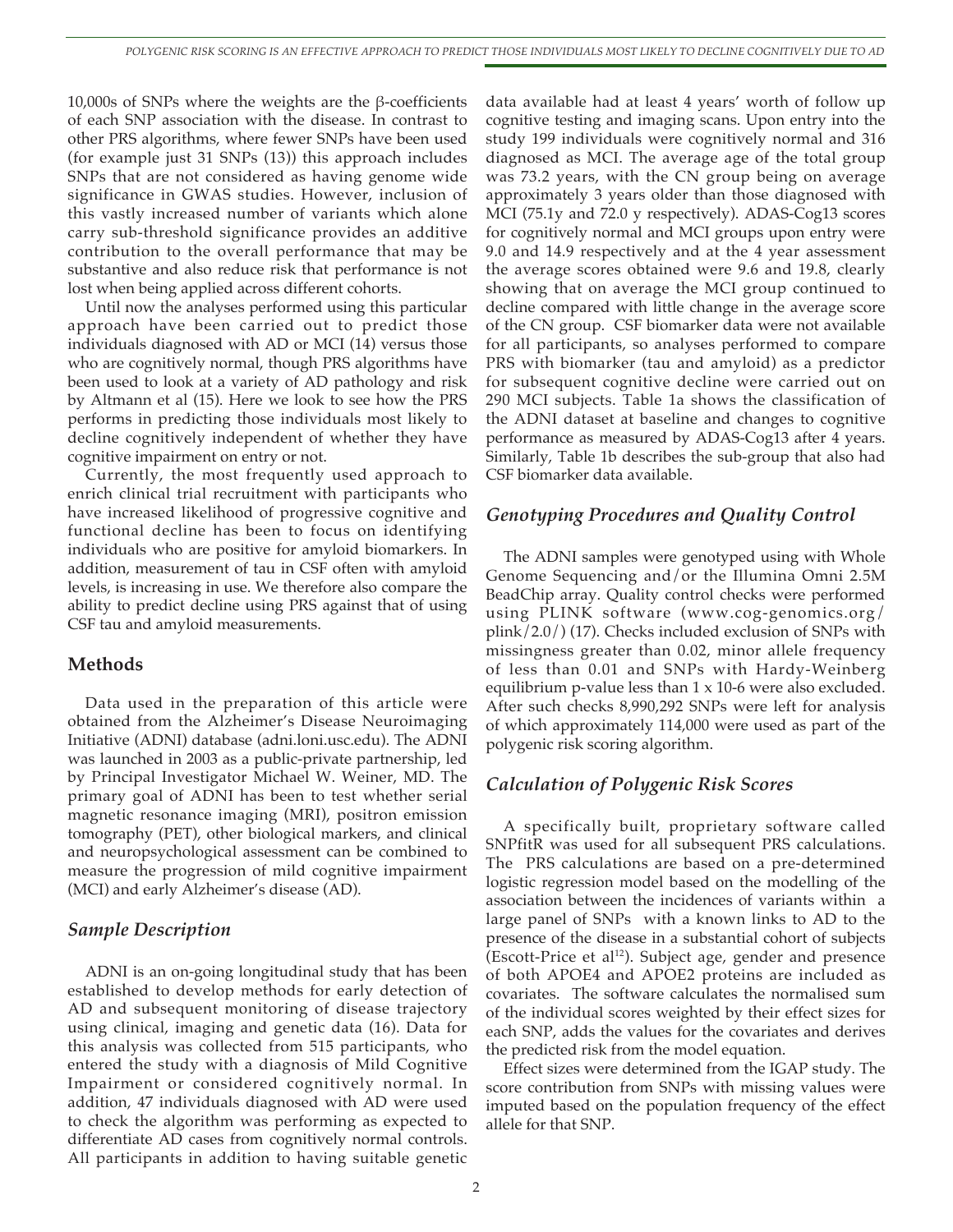## *Statistical Analysis*

The polygenic risk scores generated were exported for the analysis presented.

The statistical analysis software package JMP 14.1.0 was used to carry out all data manipulation and analysis. The ROC analysis and AUC calculations were performed using the add in 'Model Classification Explorer'. Values were cross checked with the AUC calculations carried out in the software.

**Figure 1.** Density plots showing relationship between full PRS, pTau/Aβ(1-42) ratio and diagnostic classification (CN, EMCI, LMCI, AD)





# *Association of AD PRS with onset of Alzheimer's Disease*

As a check that the algorithm was performing as expected polygenic risks scores were also generated for 47 Alzheimer Disease cases and compared with those generated for the 199 cognitively normal individuals. The accuracy of prediction of clinical AD cases  $(n = 47)$ versus cognitively normal control ( $n = 199$ ) was 80% AUC. Furthermore, as shown in Figure 1, PRS score is clearly associated with tau levels and, as expected, diagnostic classification. In this analysis, data were plotted in this heat density format to illustrate a clear relationship between the pTau/Aß1-42 ratio (Hansson et al18) and the stage of disease. It can be seen that those subjects classified at AD, late-MCI (LMCI) or early-MCI (EMCI), predominantly sit in the group with a PRS of 0.6 or above, whereas cognitively normal (CN) individuals tend to be in the 0.6 or lower range of the PRS scores. Importantly, as shown in Figure 2, there is a substantial overlap between different APOE genotype sub-groups. As expected, ApoE4 carriers fall within the higher end (0.6 and above) end of the PRS range and ApoE2 carriers at the lower end. However, ApoE3/3 homozygotes,

representing some 60% of the Caucasian population, span the high and low ends of the PRS spectrum, thereby demonstrating the additional genetic risk information provided by the risk algorithm over APOE alone.





*Association of AD PRS with cognitive decline from an MCI baseline*

Rather than using specific clinical diagnosis to categorise cases as previously used, predicting the cognitive decline likely due to AD from either an MCI or cognitively normal baseline was performed. Table 2 shows the predictive accuracy of identifying those individuals who are most likely to decline as measured by ADAS-Cog13 testing from an MCI or CN baseline, irrespective of cognitive status at baseline. The analyses were performed defining significant progression as 5-point, 10-point or 15-point decline at their 4 year follow up assessment. Though we report the accuracy for predicting decline from a cognitively normal state, the number of individuals that decline significantly within the time period is relatively low and thus results cannot be considered statistically significant. However, of the 316 individuals who entered the study with an MCI diagnosis, significant numbers had declined by at least 5 points (107), 10 points (61) and 15 points (39) on the ADAS-Cog13 scale to allow meaningful prediction accuracies to be measured. In addition to the full PRS algorithm (APOE + PRS + Age + Sex) being used to generate risk scores, prediction accuracies based on APOE status alone and total genetic risk (APOE + PRS) were calculated. The best prediction accuracy is seen for testing cases that have declined by at least 10 points at 4 years versus those that have remained cognitively stable (< 5-point decline) with an AUC of 74.8%, compared with 67.4% for APOE alone and 73.5% for APOE + PRS. A similar performance is seen when predicting those individuals with 15-point decline. In both analyses all those individuals had polygenic risk scores in the upper half of the distribution. When looking at smaller changes in cognitive performance over 4 years, addition of the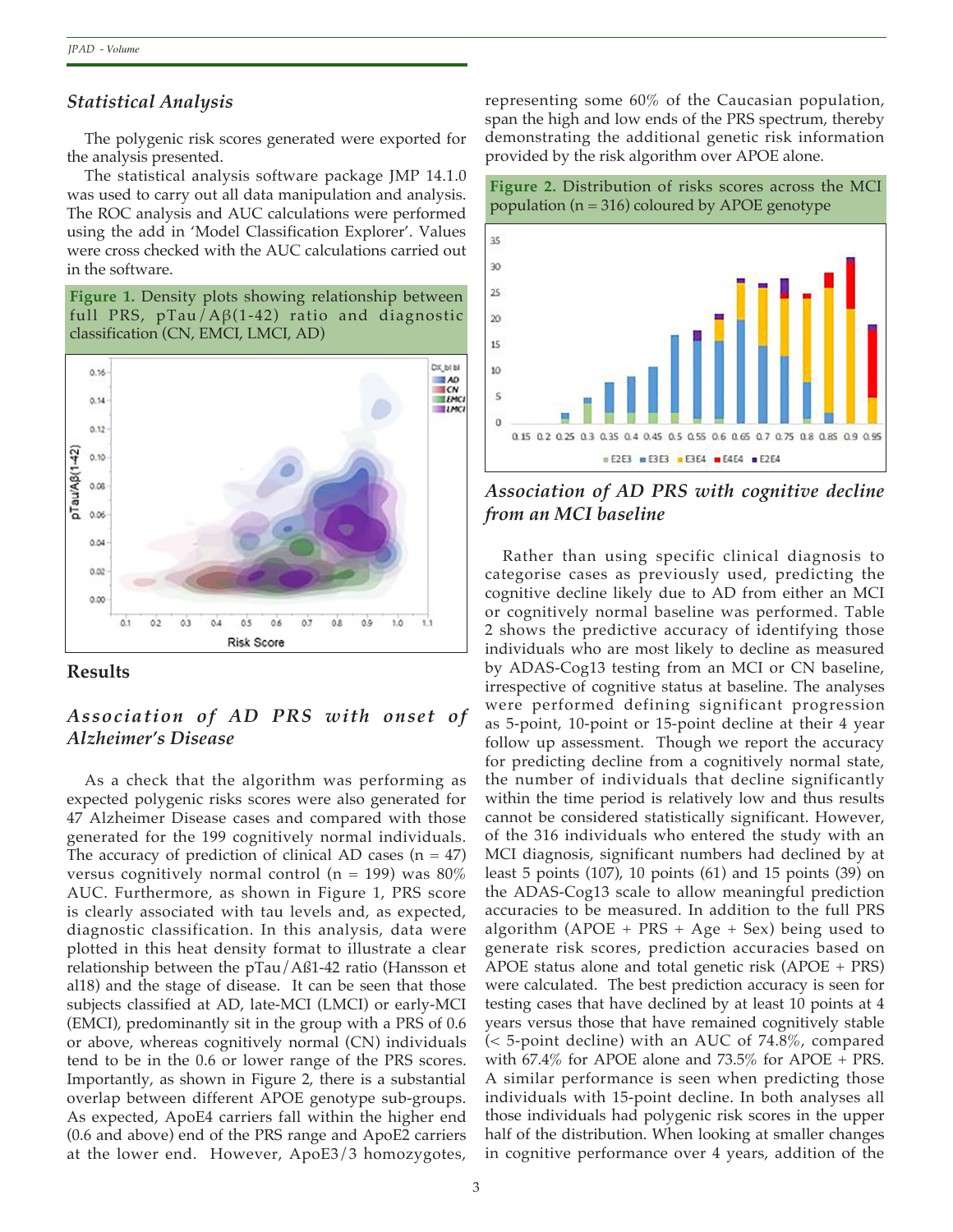| <b>Table 1.</b> Characteristics of participants used in the analyses                               |                        |                                       |                    |  |  |  |  |  |  |
|----------------------------------------------------------------------------------------------------|------------------------|---------------------------------------|--------------------|--|--|--|--|--|--|
| 1a Characteristics of Participants - Genetic Data only                                             |                        |                                       |                    |  |  |  |  |  |  |
| <b>Characteristics</b>                                                                             | <b>MCI</b> at Baseline | <b>Cognitively Normal at Baseline</b> | <b>Total Group</b> |  |  |  |  |  |  |
| Number                                                                                             | 316                    | 199                                   | 515                |  |  |  |  |  |  |
| Age mean (SD)                                                                                      | 72.0 (7.4)             | 75.1(5.5)                             | 73.2(6.9)          |  |  |  |  |  |  |
| Male/Female                                                                                        | 188/128                | 97/102                                | 285/230            |  |  |  |  |  |  |
| ADAS-Cog13 at baseline mean (SD)                                                                   | 14.9(6.3)              | 9.0(4.1)                              | 12.6(6.3)          |  |  |  |  |  |  |
| ADAS-Cog13 at year 4 mean (SD)                                                                     | 19.8(14.1)             | 9.6(5.1)                              | 15.8(12.5)         |  |  |  |  |  |  |
| Number declining >5 points at 4yr                                                                  | 107                    | 26                                    | 133                |  |  |  |  |  |  |
| Number declining >10 points at 4yr                                                                 | 61                     | $\overline{4}$                        | 65                 |  |  |  |  |  |  |
| Number declining > 15 point at 4yr                                                                 | 39                     | 1                                     | 40                 |  |  |  |  |  |  |
| 1b Characteristics of MCI Participants - Tau CSF, Genetic Data and CDR-SB assessment are available |                        |                                       |                    |  |  |  |  |  |  |
| Number                                                                                             | 290                    |                                       |                    |  |  |  |  |  |  |
| Age mean (SD)                                                                                      | 72.3(7.3)              |                                       |                    |  |  |  |  |  |  |
| Male/Female                                                                                        | 179/111                |                                       |                    |  |  |  |  |  |  |
| CDR-SB at baseline mean (SD)                                                                       | 14.6 $(6.3)$           |                                       |                    |  |  |  |  |  |  |
| CDR-SB at year 4 mean (SD)                                                                         | 19.7(14.4)             |                                       |                    |  |  |  |  |  |  |
| PRS positive $(>0.6)$                                                                              | 196                    |                                       |                    |  |  |  |  |  |  |
| PRS negative $(<0.6)$                                                                              | 94                     |                                       |                    |  |  |  |  |  |  |

| Clinical Status at<br><b>Baseline</b> | 5 ADAS-Cog13 point decline |                            | 10 ADAS-Cog13 point decline              |                         |                           | 15 ADAS-Cog13 point decline             |                       |                              |                                           |
|---------------------------------------|----------------------------|----------------------------|------------------------------------------|-------------------------|---------------------------|-----------------------------------------|-----------------------|------------------------------|-------------------------------------------|
|                                       | ApoE AUC<br>$(95\%CI)$     | ApoE+PRS*<br>$AUC$ (95%CI) | ApoE+PRS<br>$+A$ ge+sex<br>$AUC$ (95%CI) | ApoE<br>AUC $(95\%$ CI) | ApoE+PRS<br>$AUC$ (95%CI) | ApoE+PRS<br>$+Age+sex$<br>$AUC$ (95%CI) | ApoE<br>$AUC$ (95%CI) | $ApoE+PRS*$<br>$AUC$ (95%CI) | ApoE+PRS<br>$+A$ ge+sex<br>$AUC$ (95% CI) |
| MCI (N = 316)                         | $65.8(60.6 - 71.0)$        | $66.7(61.5-71.9)$          | 68.8(63.7-73.9)                          | $67.4(62.2 - 72.6)$     | 73.5(68.6-78.4)           | 74.8(70.0-79.6)                         | $67.3(62.1 - 72.5)$   | 73.4(68.5-78.3)              | 72.8(67.9-77.7)                           |
| $CN(N=199)$                           | $66.1(59.5 - 72.7)$        | $63.1(56.4-69.8)$          | $65.2(58.6 - 71.8)$                      | $64.7(58.1 - 71.3)$     | 89.9(85.7-94.1)           | 91.9(88.1-95.7)                         |                       |                              | $\overline{a}$                            |
| MCI & CN $(n = 515)$                  | $67.5(63.5-71.5)$          | $69.5(65.5 - 73.5)$        | 71.3(67.4-75.2)                          | 70.2(66.2-74.2)         | 79.8(76.3-83.3)           | $80.6(77.2 - 84.0)$                     | 71.5(67.6-75.4)       | 79.9(76.4-83.4)              | 79.1(75.6-82.6)                           |

\* PRS = all risk associated with the genetics other than that contribution from APOE

polygenic risk score term to APOE did not impart greater performance. In all cases addition of age and gender as co-variates did not add any additional predictive performance in this particular group presumably due to the particular age and sex distribution between the CN and MCI groups in this particular cohort. Given that the mean age of those that declined and those that remained relatively stable were similar the contribution provided by age to the overall risk score for both groups would, in turn, be broadly equivalent.

To evaluate whether the full algorithm could predict cognitive decline as defined by predetermined thresholds and be compared with that predicted by CSF biomarker status (figure 3), the MCI population where both genetics, CSF and CDR-SB assessment data were available was studied (n=290). There was a significant difference in progression (as defined by CDR-SB) between patients whose risk score was greater than  $0.6$  (n=196) versus the group whose score was less  $0.6$  (n=94) as early as 6 months after baseline assessment. 0.6 was chosen as a threshold based on an optimal balance between sensitivity and specificity (data not shown here) High risk patients progressed, on average, by approximately

1 point over 24 months and 2 points over 48 months compared with low risk patients who on average decline 0.2 and 0.4 points over the same timepoints. A similar evaluation was carried out to compare the predictive performance using CSF biomarker positivity as determined by a  $pTau/AG(1-42)$  ratio using the cut off of 0.02818 and CSF  $\mathcal{AB}(1-42)$  with a threshold of 880pg/mL18. Again, there was a significant difference in progression between biomarker positive and negative patients. pTau/Aβ(1-42) ratio positive patients progressed, on average, by 1.1 and 2.9 points over 24 and 48 months respectively, whereas there was an average decline of 0.1 and 0.2 points for the negative group. Similarly using  $A\beta(1-42)$  CSF levels only, the amyloid positive group progress by 1 and 2.6 points at 24 and 48 months respectively whilst the negative group only progressed by 0,3 points on average over 48 months. The performance of the PRS was broadly similar to that of either CSF biomarker measurement in identifying those subjects at highest and lowest risk of cognitive decline on the CDR-SB scale. Furthermore, a similar analysis was performed on APOE3 homozygote individuals (n=125) only (figure 3). Again, using a threshold of 0.6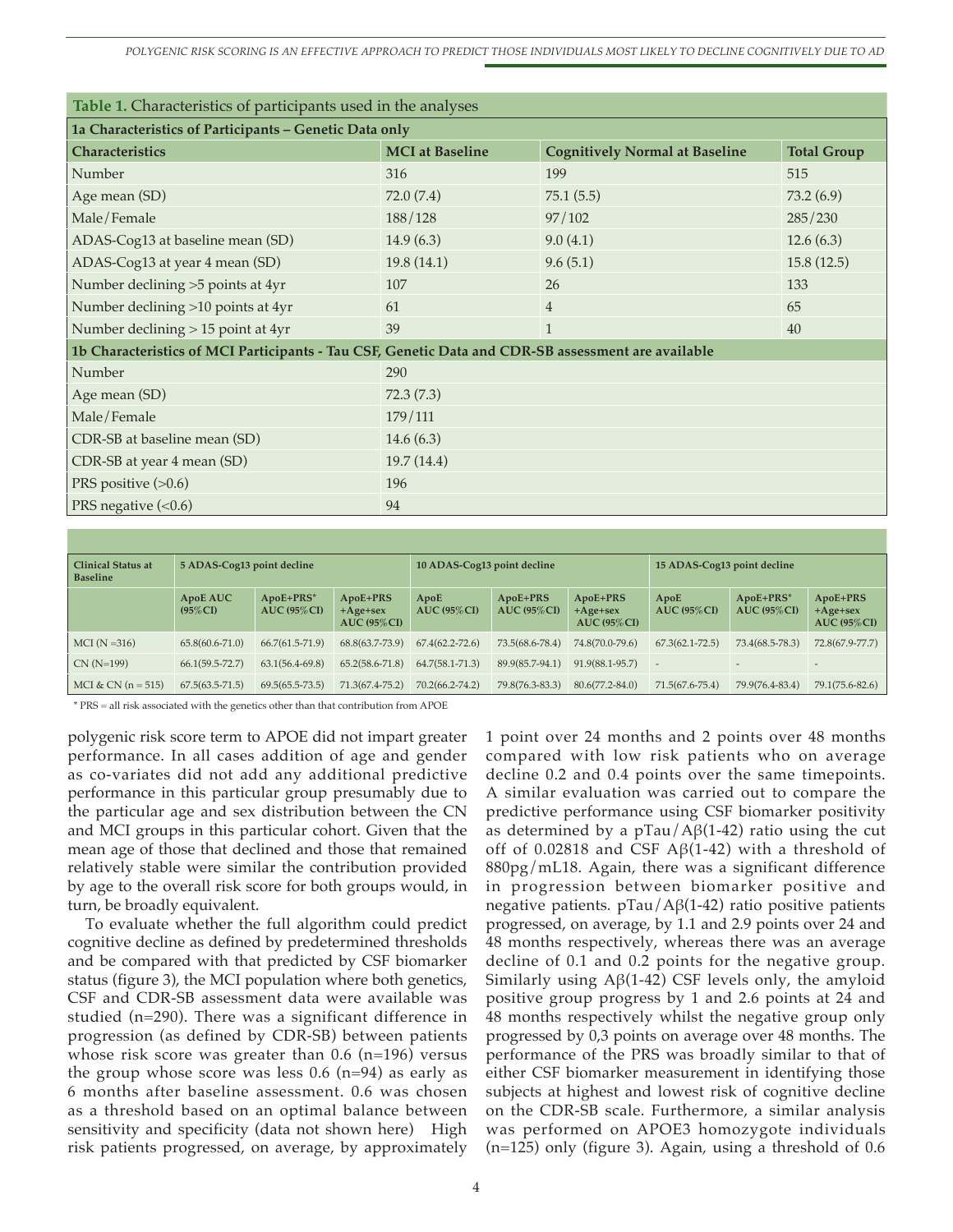

**Figure 3.** Time course of clinical progression in patients with MCI over 48 months. Average with standard errors by PRS group (orange >0.6; blue <0.6 at baseline) for all APOE genotypes and for APOE homozygotes only, pTau/Aβ(1- 42) group (orange > 0.028; blue <0.028) and A $\beta$ (1-42) (orange < 880pg/mL; blue >880pg/mL)

to determine the high risk group (n =49), a difference a measured by a change of CDR-SB between the two groups was shown 12 months with a clear difference at 36 months. The high risk group declined, on average by 1.5 points at 36 months compared with the low risk group who only declined, on average, by 0.5 points.

#### **Discussion**

This study was designed to demonstrate the potential utility of a specific PRS algorithm in identifying individuals at highest risk of clinically significant cognitively decline within a specific time period. Previously most studies reporting the use of PRS approaches have been used to differentiate two populations with clearly different clinical phenotypes (AD versus CN) and thus not necessarily demonstrating how this approach could be used prospectively. The results of these analyses show that using polygenic scoring algorithms which have been designed to understand the genetic risk of future onset of Alzheimer's Disease, can be applied to enrich trial populations with individuals who are more likely to decline cognitively within a certain time period.

Though APOE genotype remains an important genetic risk factor within this cohort, it is clear there is an additional genetic component that should be considered in assessing genetic risk. This will subsequently allow further risk stratification within APOE genotypes such

as identifying APOE3 homozygotes who are at relatively higher risk even compared with some APOE4 carriers. This has implications in the design of clinical trials where in many trial designs possession of at least one APOE4 allele is used as an enrichment strategy in prevention trials.

It is broadly accepted that CSF-tau/amyloid ratios are a reasonable predictor of future cognitive decline (18- 20) though definitive studies have yet to be performed, and testing for amyloid alone, via PET imaging or CSF remains the standard method to enrich trials with patient most likely to decline cognitively. This study shows that PRS predictions, are able to perform to a similar level in predicting further progression, as measured by CDR-SB, in patients who have an MCI diagnosis. Importantly this genetic risk assessment can be more easily accessed (cost and patient burden) through whole blood or mouth swab testing, rather than by performing an invasive lumbar puncture procedure and subsequent CSF testing; such invasive procedures are particularly challenging in elderly subjects who may be relatively cognitively robust (early MCI or prodromal). The PRS algorithm therefore represents a promising method to facilitate broad screening of potential trial participants in order to identify those at highest risk for cognitive decline. Further confirmatory testing, via the use of more invasive and expensive CSF and/or PET imaging, could then be focussed on a significantly reduced number